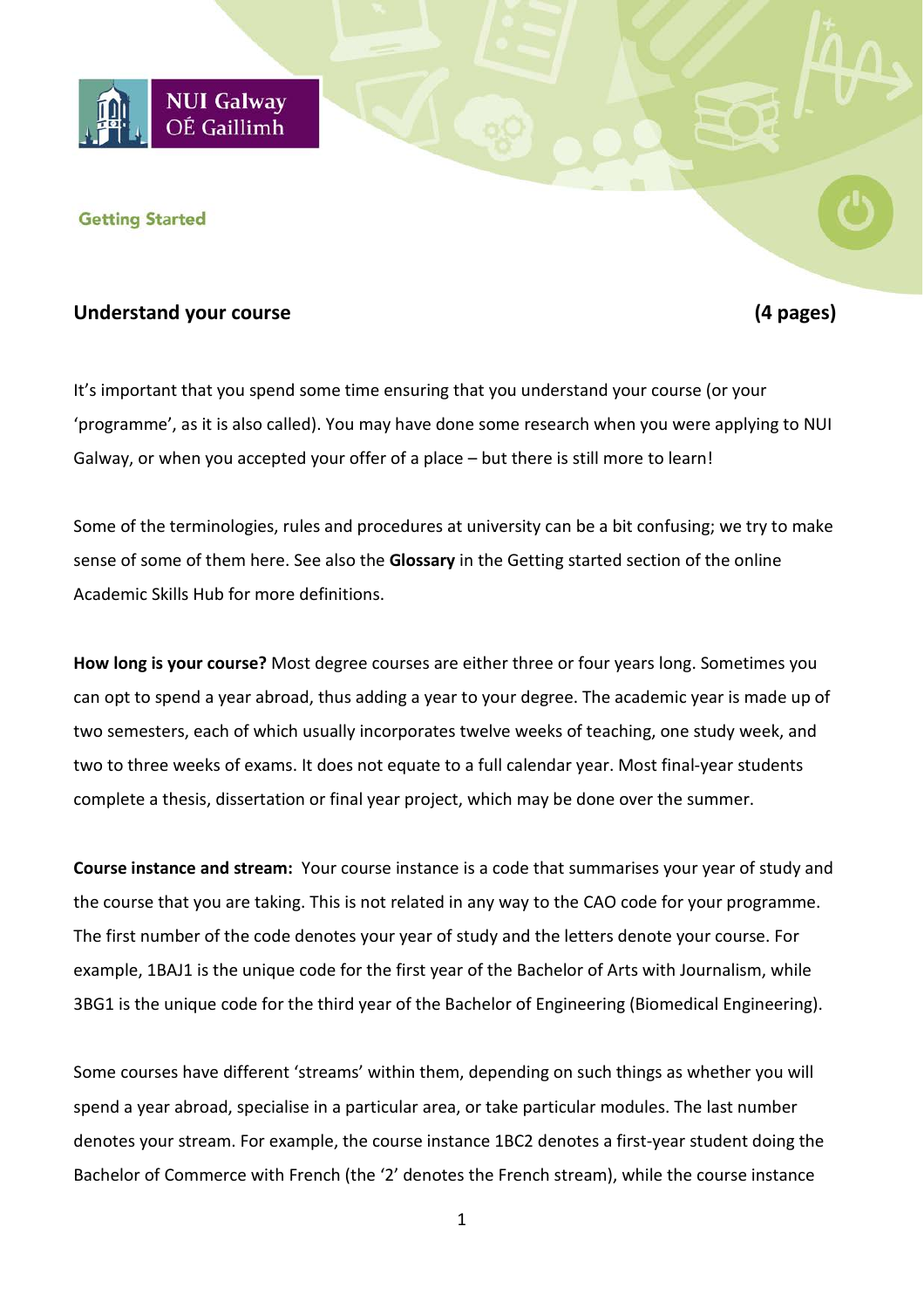# **NUI Galway** OÉ Gaillimh

## **Getting Started**

3BA8 denotes a third-year student of the Bachelor of Arts (Public and Social Policy) who is spending a year abroad (here, the '8' denotes the international stream). It can be useful to know your course instance and course stream, especially when searching for past exam papers through the Library website.

**Modules and module codes:** Each module (or subject) that you take also has a unique code. You will see these codes when you register for individual modules, log in to Blackboard, or consult past exam papers. The module code is made up of some letters that denote the subject area (for example, AC for Ancient Classics or OC for Oceanography) followed by some numbers. For example, the module code SP159 is the unique code denoting the module Concepts and Practices in Politics & Society, while the module code NS306 denotes the module Neurophysiology.

**ECTS (European Credit Transfer and Accumulation System):** ECTS are a measure of the work that the average student will complete in order to achieve the learning outcomes for a specific module. Each module is assigned a number of ECTS or credits – usually 5, but sometimes 10 or 15 – and generally full-time undergraduate students take a maximum of 60 ECTS per academic year. ECTS help to make courses and qualifications comparable across the European Higher Education Area (EHEA) and beyond. As a general rule of thumb, one credit corresponds to 25 – 30 hours of work, which means that full-time students are looking at a commitment of between 1,500 and 1,800 hours in the academic year. This includes time spent in class and taking exams, as well as studying and completing coursework outside of class. As people learn at different paces, you may find that you need more or less time than this.

2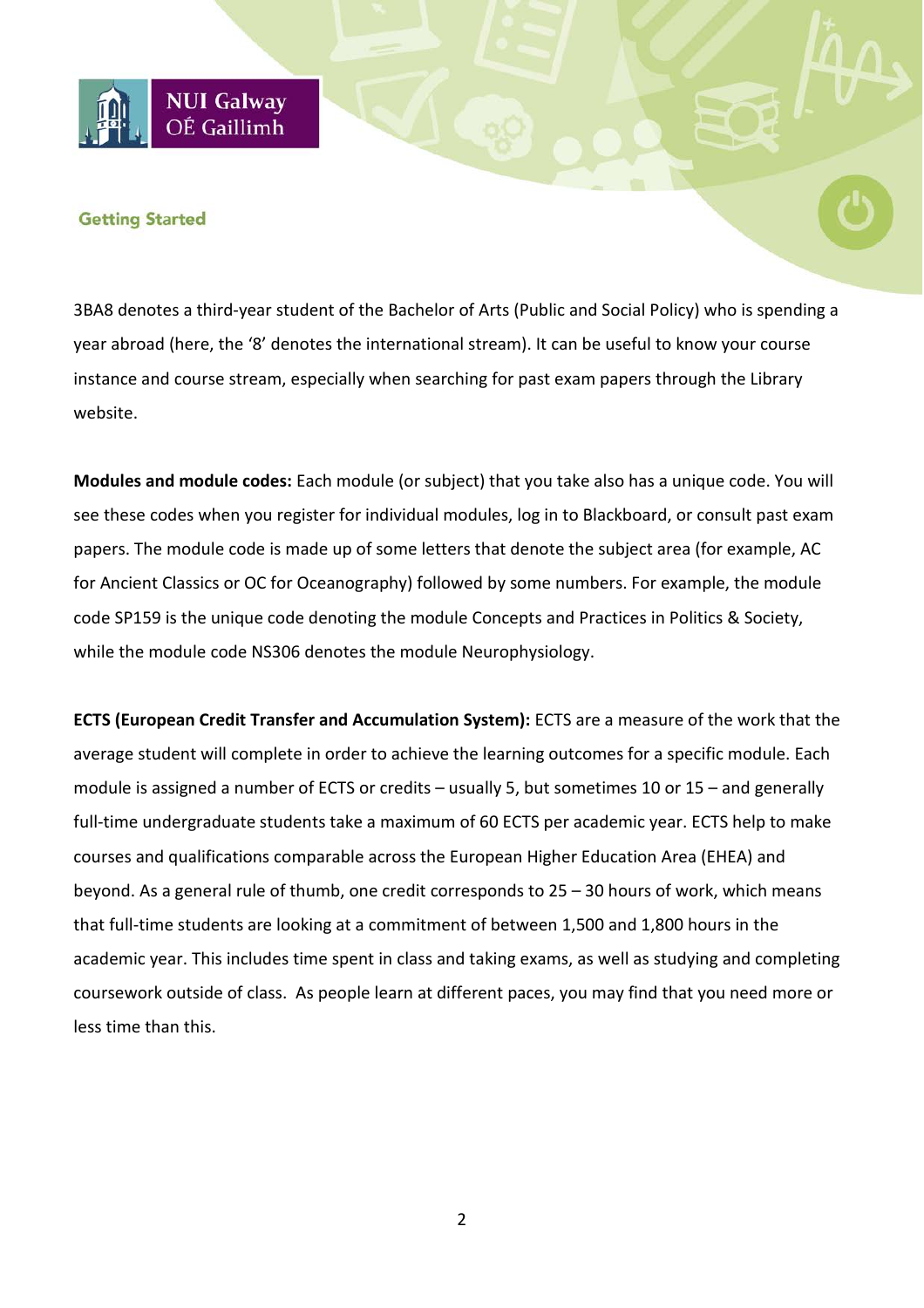## **Getting Started**

**NUI Galway** OÉ Gaillimh

**'Course' outlines:** Many lecturers will provide 'course' (more properly called 'module') outlines, setting out information such as the learning outcomes you are expected to achieve, the topics that will be covered, details of assignments, coursework and exams, and, possibly, reading lists, for their modules. These are key documents: make sure that you find, read, save, and follow them.

**Grading system:** Grading systems at university differ from those in schools and other educational settings. You may find that your lecturers and tutors use different systems when returning grades: some may give you a percentage mark, others a 'letter' grade, and still others a so-called 'honours' grade. See the list below, but do check in with your lecturer or tutor if you are unsure.

| Percentage band | Letter grade | <b>Honours</b> | Also known as                              |
|-----------------|--------------|----------------|--------------------------------------------|
| $70% +$         | А            | Η1             | A 'first', 'first-class honours', or a 1:1 |
| $60 - 69%$      | B            | H2.1           | 'Second-class honours, grade 1' or a 2:1   |
| $50 - 59%$      |              | H2.2           | 'Second-class honours, grade 2' or a 2:2   |
| $40 - 49%$      | D            | H3             | 'Third-class honours' or a 'Pass'          |
| $< 40\%$        | ь.           | Fail           | 'Unsuccessful'                             |

**Pass marks:** Make sure that you know the pass mark for the different modules that you are taking. For most modules, 40% is the pass mark, but there are exceptions (for example, in Medicine and Health Science programmes, the pass mark is 50%). In some circumstances, if you achieve a mark of between 35 – 40% for a module, you may be permitted to 'pass by compensation'. You can find out more about this and many other university rules by consulting NUI Galway's **Undergraduate Marks and Standards** document, available on the NUI Galway website at

[http://www.nuigalway.ie/academic\\_records/documents/qa228\\_undergraduate\\_marks\\_and\\_standar](http://www.nuigalway.ie/academic_records/documents/qa228_undergraduate_marks_and_standards.pdf) [ds.pdf.](http://www.nuigalway.ie/academic_records/documents/qa228_undergraduate_marks_and_standards.pdf)

3